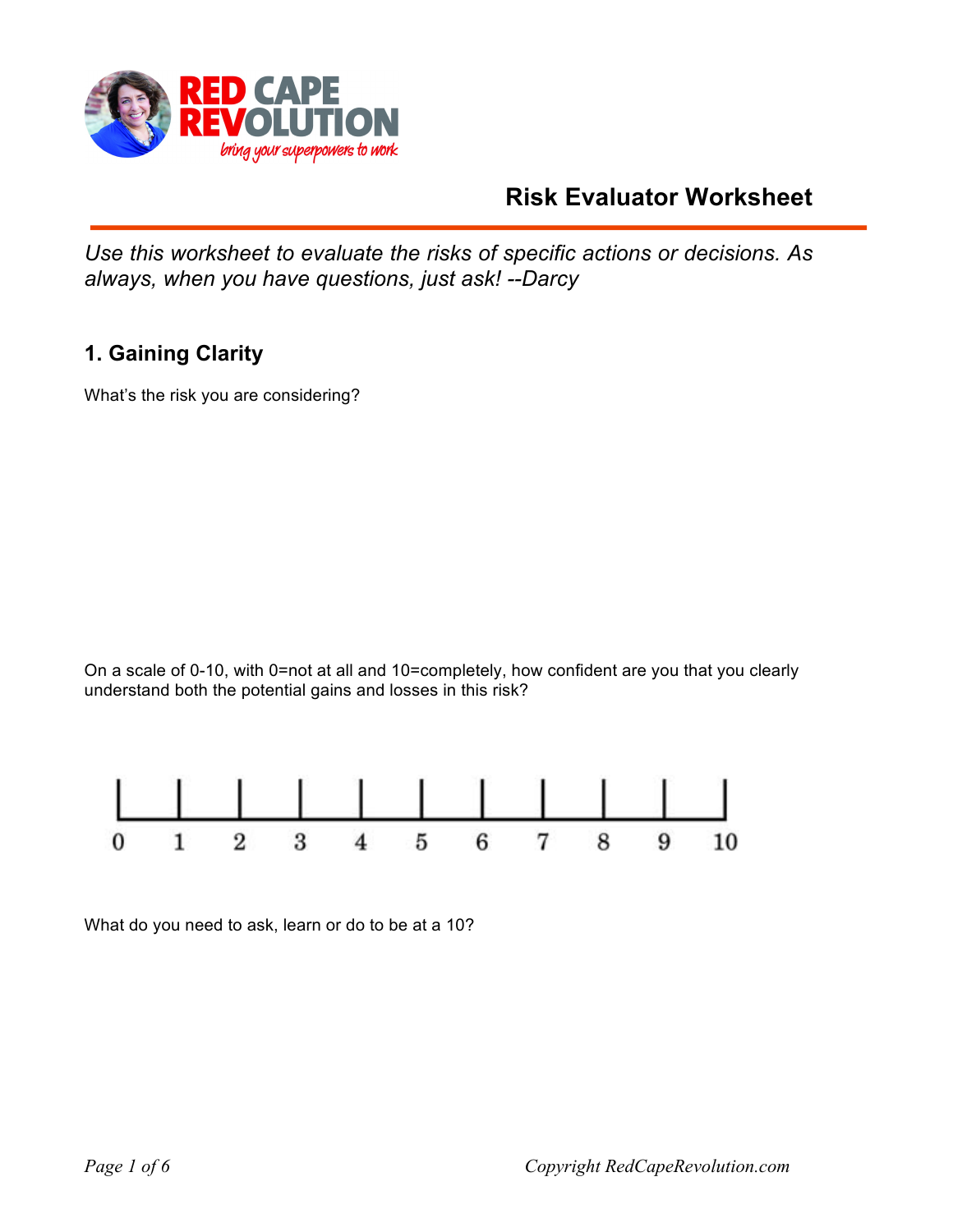## **2. Evaluating Downside**

If you took this risk, what's the worst that could happen? Be specific.

In what ways are you already prepared should the worst happen?

*Think about specifics like financially, emotionally, spiritually, mentally, resource-wise, relationship-wise, etc.*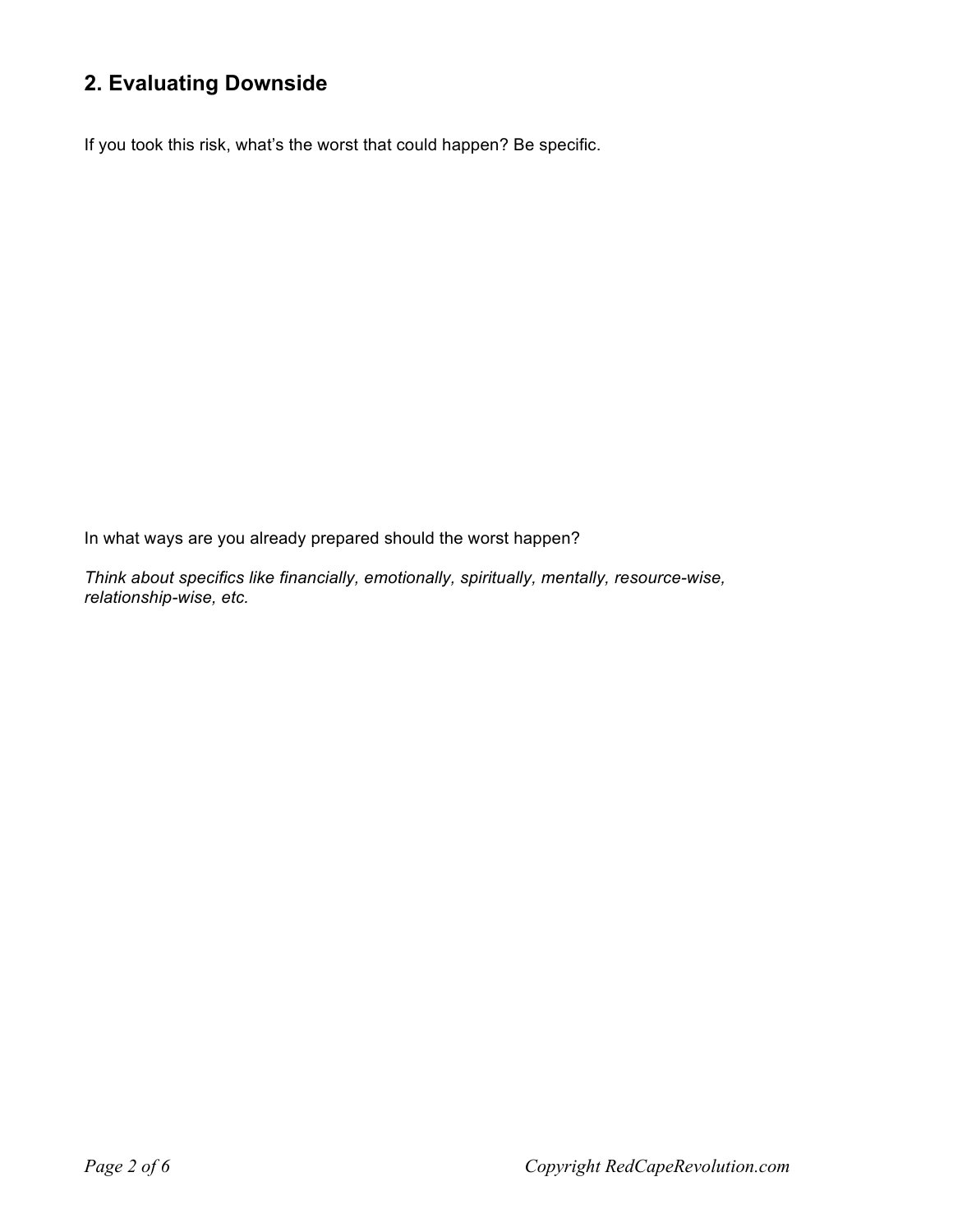On a scale of 0-10, with 0=not at all likely and 10=completely likely, what is the likelihood of the worst happening?



If the worst happens, what are the three things you'd do first?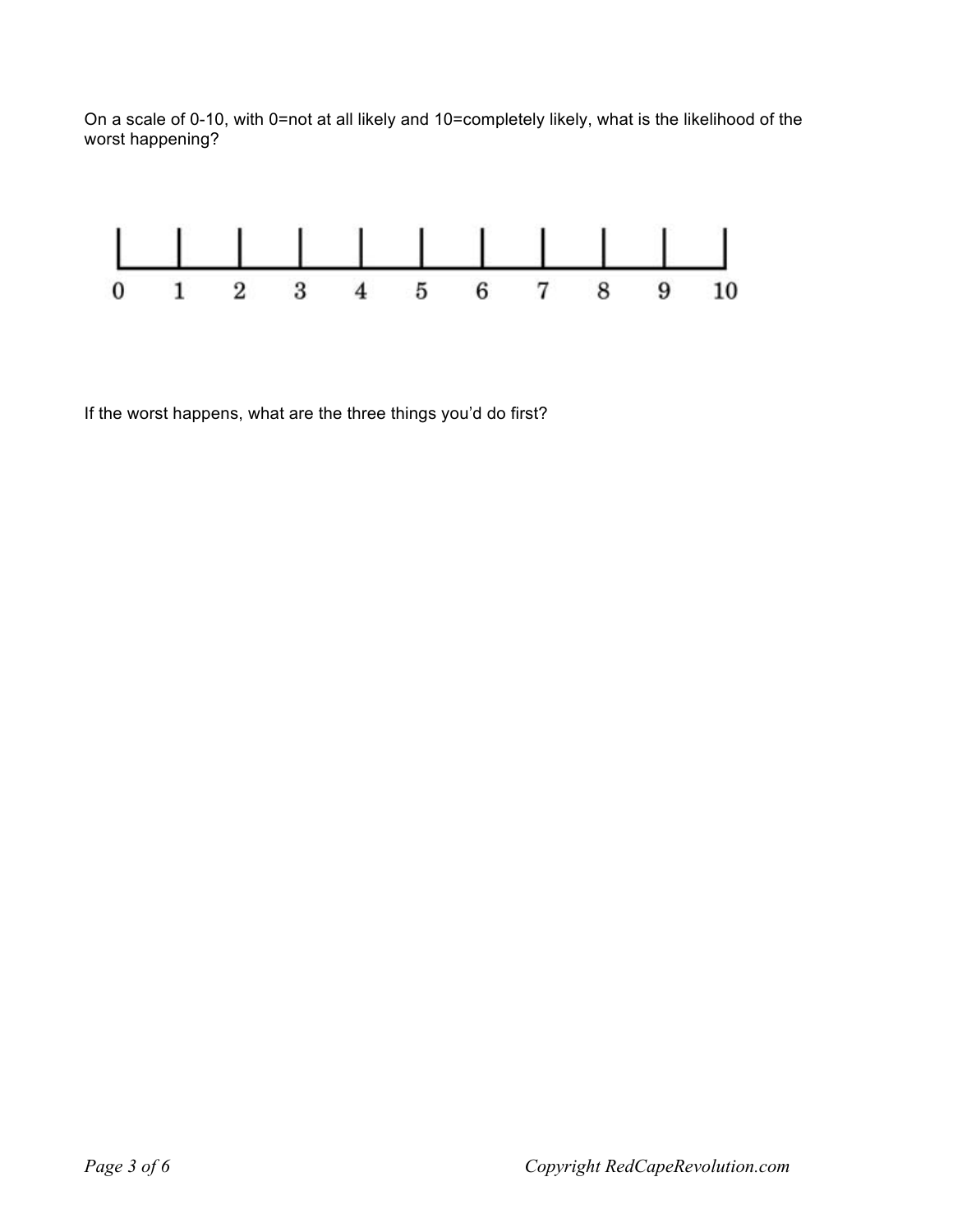## **3. Evaluating Upside**

If you took this risk, what's the best that could happen? Be specific.

In what ways are you already prepared should the best happen?

*Think about specifics like financially, emotionally, spiritually, mentally, resource-wise, relationship-wise, etc. What does the best make possible?*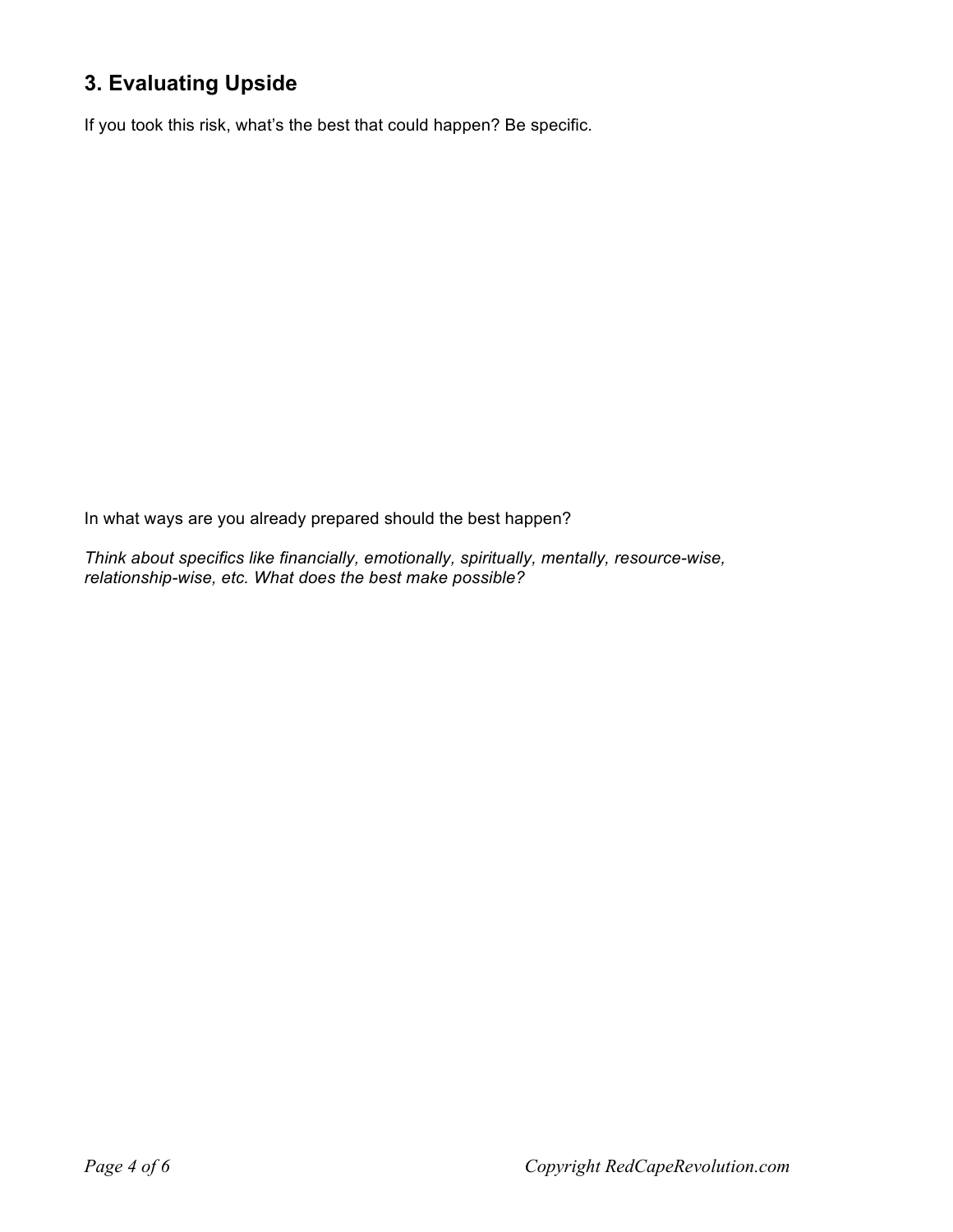On a scale of 0-10, with 0=not at all likely and 10=completely likely, what is the likelihood of the best happening?



If the best happens, what are the three things you'd do first?